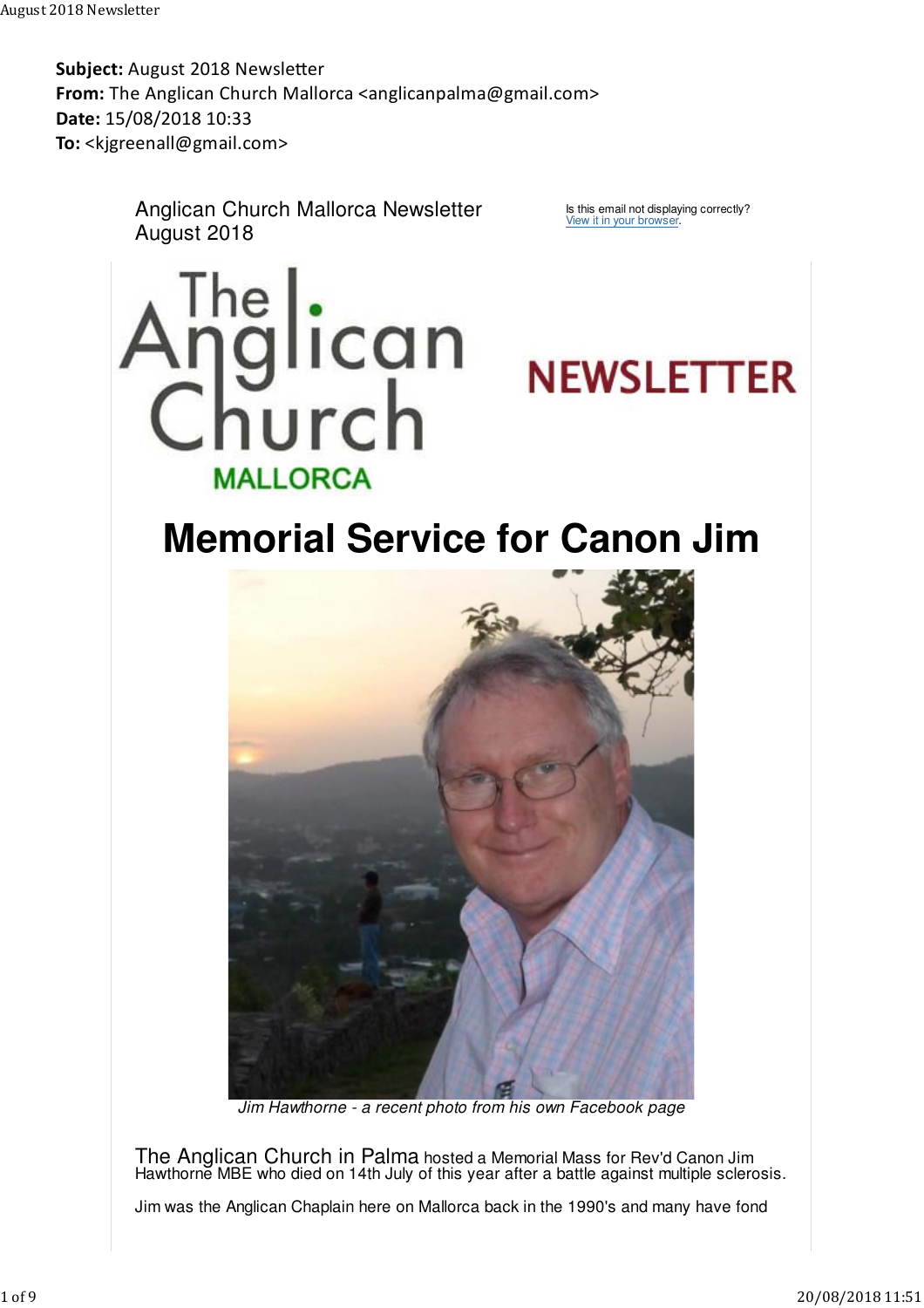memories of his unique and colourful ministry here on the island. He was a sociable person and managed to get to know a wide range of people both within and outside the English speaking community here.

He was also the last Anglican Chaplain on Mallorca to have, for his first three years here, responsibility for the islands of Minorca and Ibiza as well.

During the Mass held on Sunday, 12th August at 11am the current Chaplain preached on the subject of the ministry that we all share and then during an 'open mic' time in the service others came forward to offer their memories of Jim.

Rev'd Canon William James Hawthorne MBE - 'Rest in Peace and Rise in Glory'

### **Walking for Freedom and Against Slavery**



Following the success of the first A21 Walk in Mallorca last year - which was organized by Jayne Conyerd & others from St. Andrew's Anglican Church at Puerto Pollenca - the A21 Walk 2018 is being held in Palma in October.

To take part in the Global Walk for Freedom, go to www.A21.org for full details & to register. It takes place on Saturday, 20th October beginning at 5pm and ending at 7pm. The walk starts at Placa de Espana in Palma.

Throughout the Anglican Chaplaincy, at St Andrew's, Puerto Pollenca and at Ss.Philip and James, Palma we will also be supporting their work as our October Charity of the Month.

# **Licensing of a New Minister**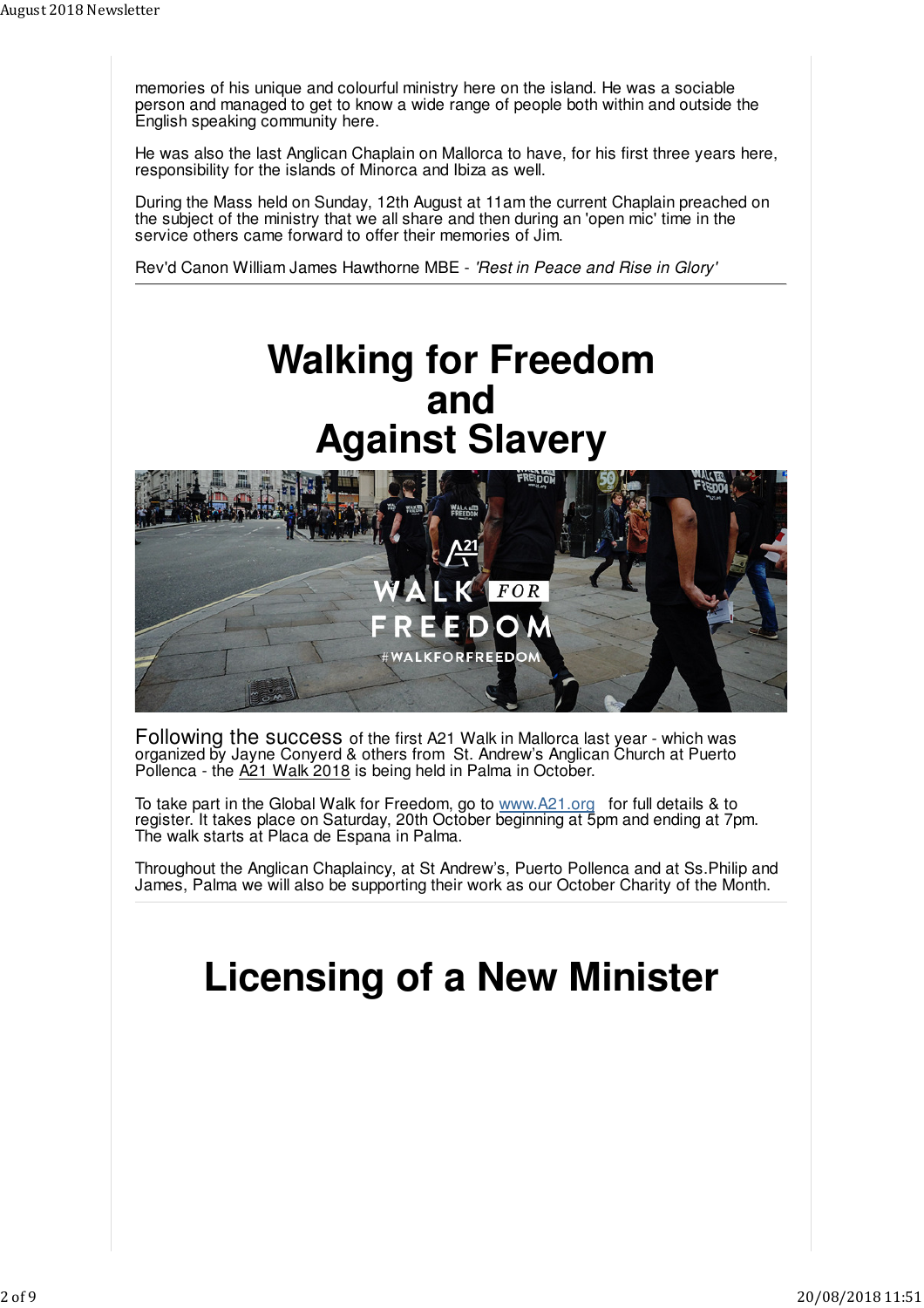

### Admitting & Licensing Vicky Pacey to the Office of Reader in God's Church

### Fr Nigel will also be re-licenced as Chaplain for Mallorca (Puerto Pollenca) at this service

Archdeacon Geoff Johnston will be with us to admit Vicky Pacey to the Office of Lay Reader & to Licence her to serve in this Chaplaincy.

It will be a very special day for Vicky and her family, as it marks the end of juggling nearly four years of part-time study (with the odd study weekend away in the UK), with her work – which has the demands of seasonal pressures and also other family commitments.

We congratulate her on this wonderful achievement, which is no mean feat, as anyone who has done part-time study will be able to tell. It also marks the start of a new ministry within our Chaplaincy, which is also worth celebrating and giving thanks for!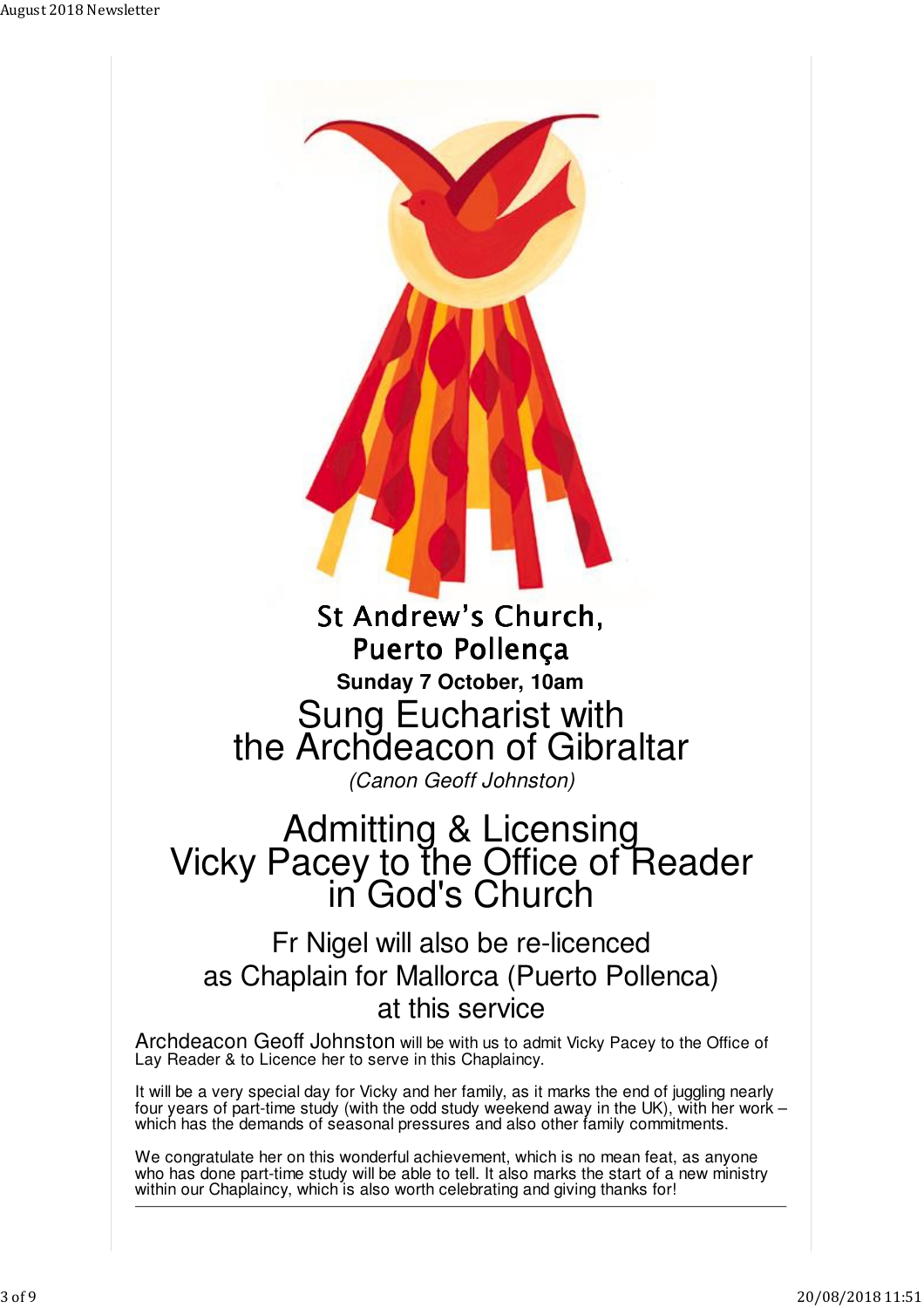

### **Ss.Philip & James Church in Palma**

Harvest Festival on Sunday, 7th October 2018 beginning at 11am

Gifts of dried or tinned food goods distributed through Caritatas will be most welcome,

#### **St Andrew's Church, Puerto Pollença**

Harvest Festival & Stewardship Sunday, 30th September 2018 beginning at 10am

Gifts of dried or tinned food goods for Caritatas will be most welcome, as will flowers or plants for housebound members of our congregation.

There will also be a retiring collection for the work of Caritatas

### **St. Andrew's Autumn Fair**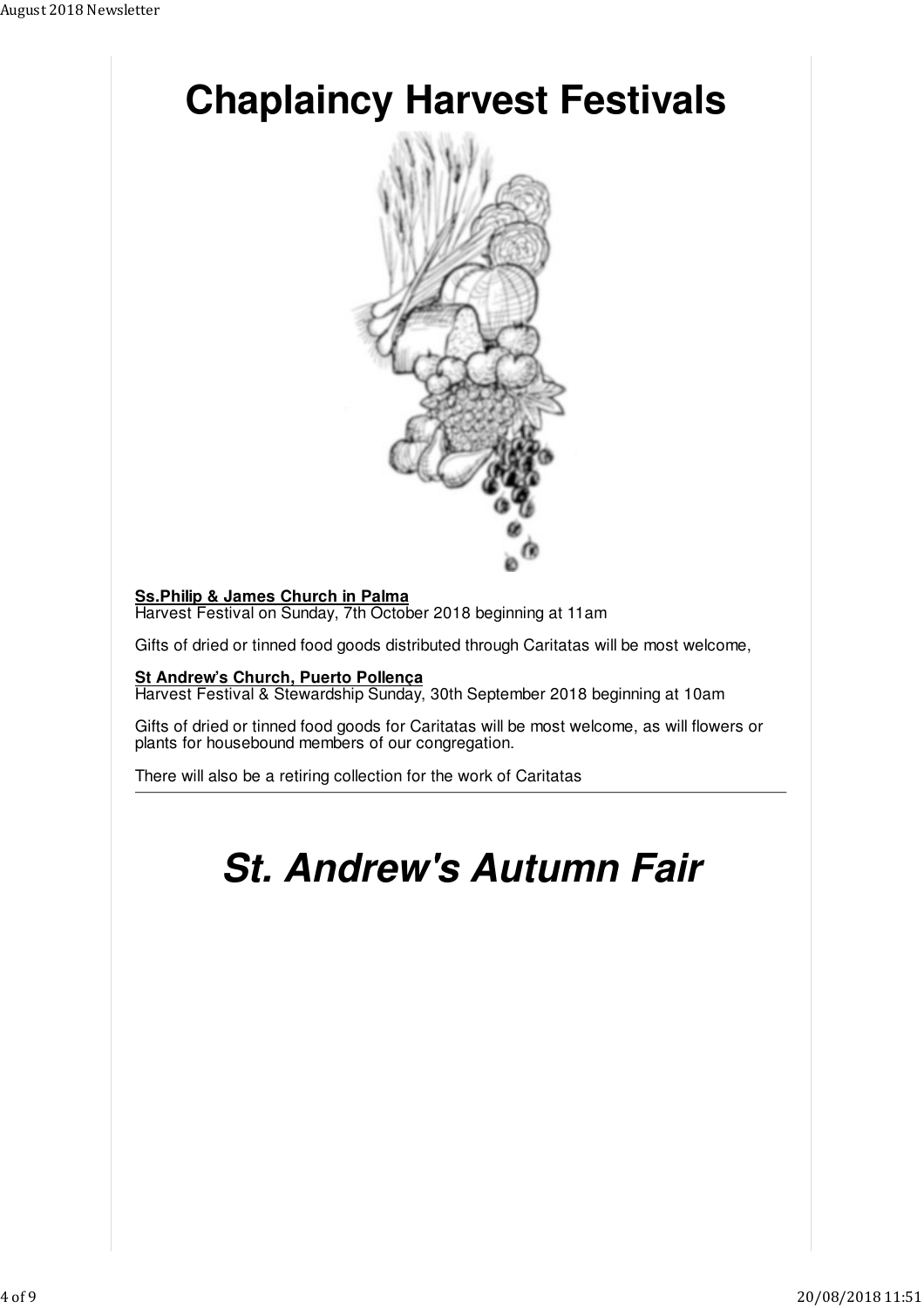

### **St Andrew's Church**

Carrer de Mestral, 4 - Puerto Pollença – next to Burger King!

# **Autumn Fair**

Saturday 29th September, 11am-3pm Traditional Afternoon Teas (10€ incl. Cava)…

Grand Prize Draw… Lots of Stalls – Books, Crafts, Christmas items,

Cakes & Preserves… & much more!

## **Concert - 'September Song'**

Palma Anglican Church - 14th September at 8pm

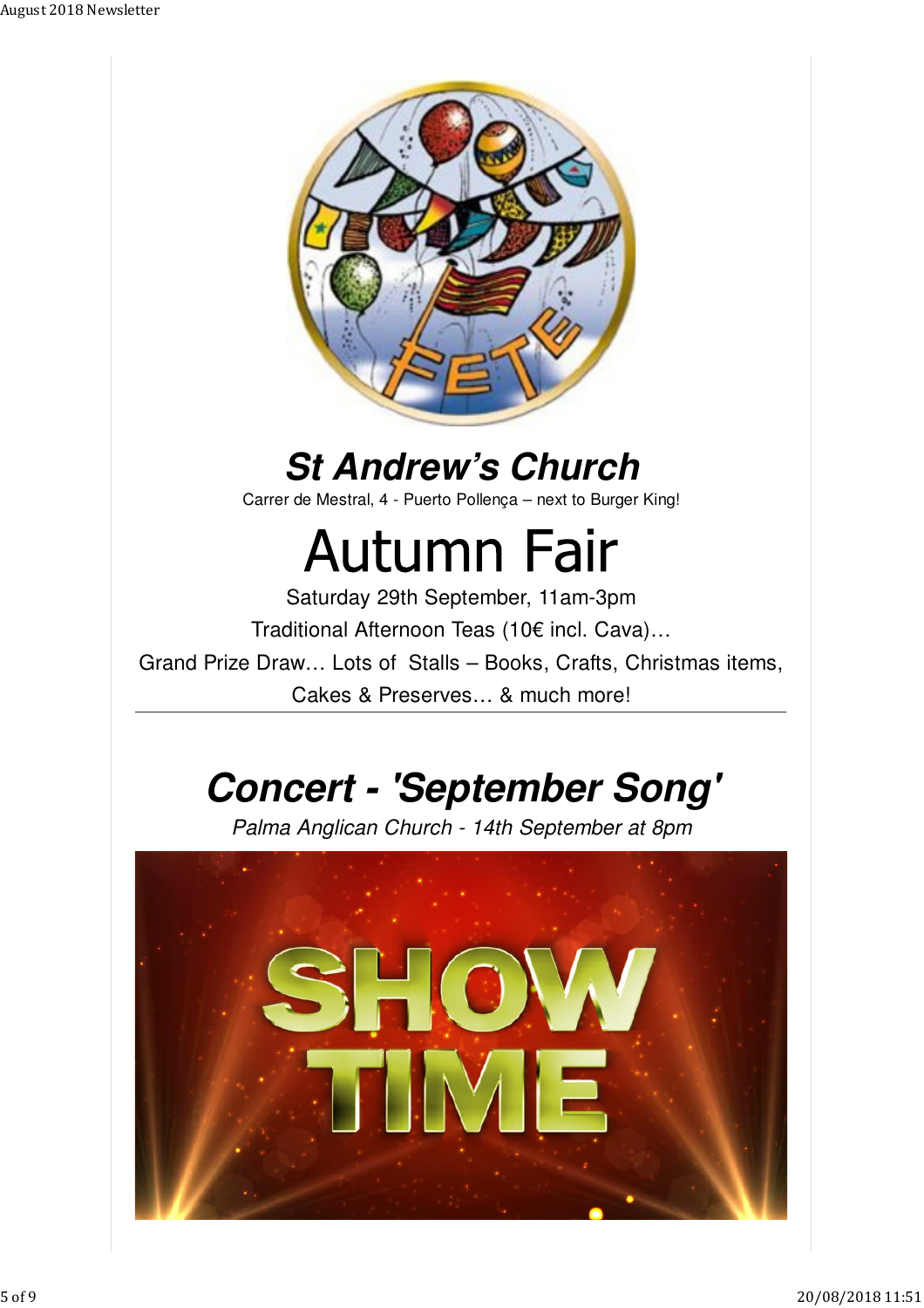On Friday, 14th September beginning at 8pm, a multitude of spectacular talent will be on show at the Anglican Church in Palma as we celebrate 'September Song'

There will be soloists, choirs, duets, sketches, poetry and lots more as local people take part in the third of these annual shows showing off the amazing talent that is around.

The door opens at 8pm and tickets will be  $\epsilon$ 10. Book that date in your diary NOW!

## **Just a thought.**



As the August heat & humidity increases in Mallorca…

I think that taking time away from the incessant demands of phones, emails and social media might be one of the most counter-cultural things that people of faith can do in today's world.

The practice of "switching-off" is, when you think about it, a beautiful act of trust and witness. It testifies to the conviction that God is able to act in the world apart from our human efforts or achievements — it is not all up to us!

(The Rev'd Darren McCallig, Chaplain of St Alban's Copenhagen)

### **St. Luke's Tide -**

### **The Church's Ministry of Healing**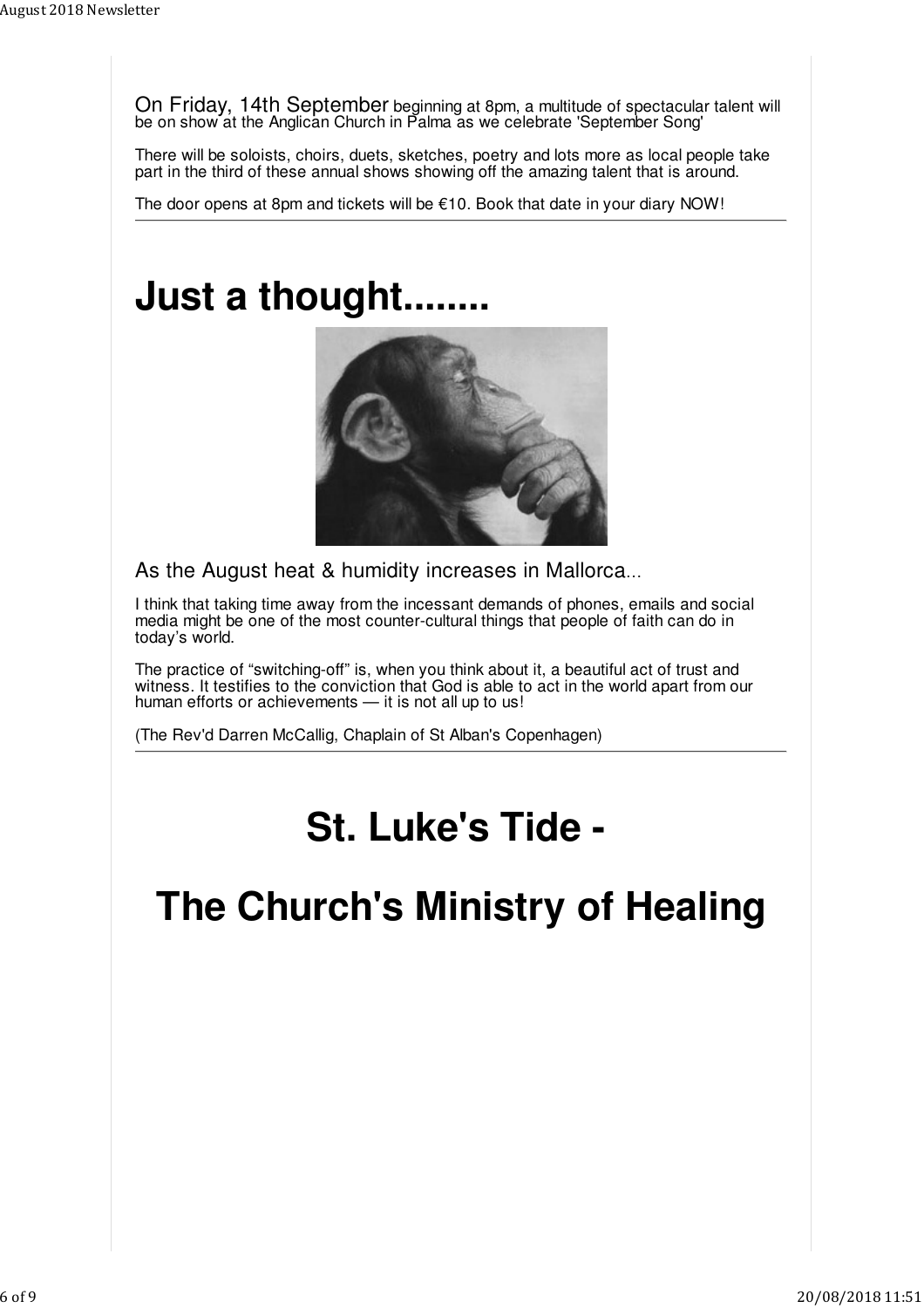

In the Letter of St James we read: "Is there anyone sick among you? Let him call the elders of the Church and let them pray over him and anoint him in the name of the Lord. This prayer, made in faith, will save the sick man. The Lord will restore his health, and if he has committed sins, they will be forgiven" (James 5:13).

Jesus clearly had a high priority to healing the sick, so the same concern has always found expression in the ministry of the Church - through the Eucharist, in the prayers for the sick, and the personal love and care offered by individual Christians.

One of the ways the Church exercises this ministry is through the laying on of hands. This is done by a priest and others who believe themselves to be called to this particular ministry. They are not 'healers'; they represent the whole Body of Christ (His Church), surrounding you with His love and prayer.

Anointing with oil (usually carried out by making the sign of the cross in blessed oil, on our forehead and hands) for those who are seeking physical or spiritual strength, is one of the Sacraments of the Church, so is done by a priest.

It is important to remember that the Church's Healing Ministry is not offered as an alternative to medical care. All healing comes from God, whether brought about by the skill and care of doctors and nurses, through prayer, through special services, or through healing words or touch.

The healing of the person reflects Jesus' concern for the whole person - body, mind and spirit. That is why a service for healing is often called a service of 'wholeness'. Recovery from illness is only one aspect of this wholeness; another is the possibility of being enabled by God to accept illness or disability. Beyond our search for individual healing there is also a need for healing in human society, scarred as it is by war, injustice and oppression.

The Church's ministry of healing is also one of reconciliation and forgiveness. Our penitence, and God's forgiveness, are necessary for recovering wholeness of body, mind and spirit and also for healing the broken relationships between ourselves and God, and between one another.

> 'Christ has no other hands but yours with which he blesses the world.' (St Theresa of Avila)

### **Chaplaincy Healing Services for St.Luke's Tide**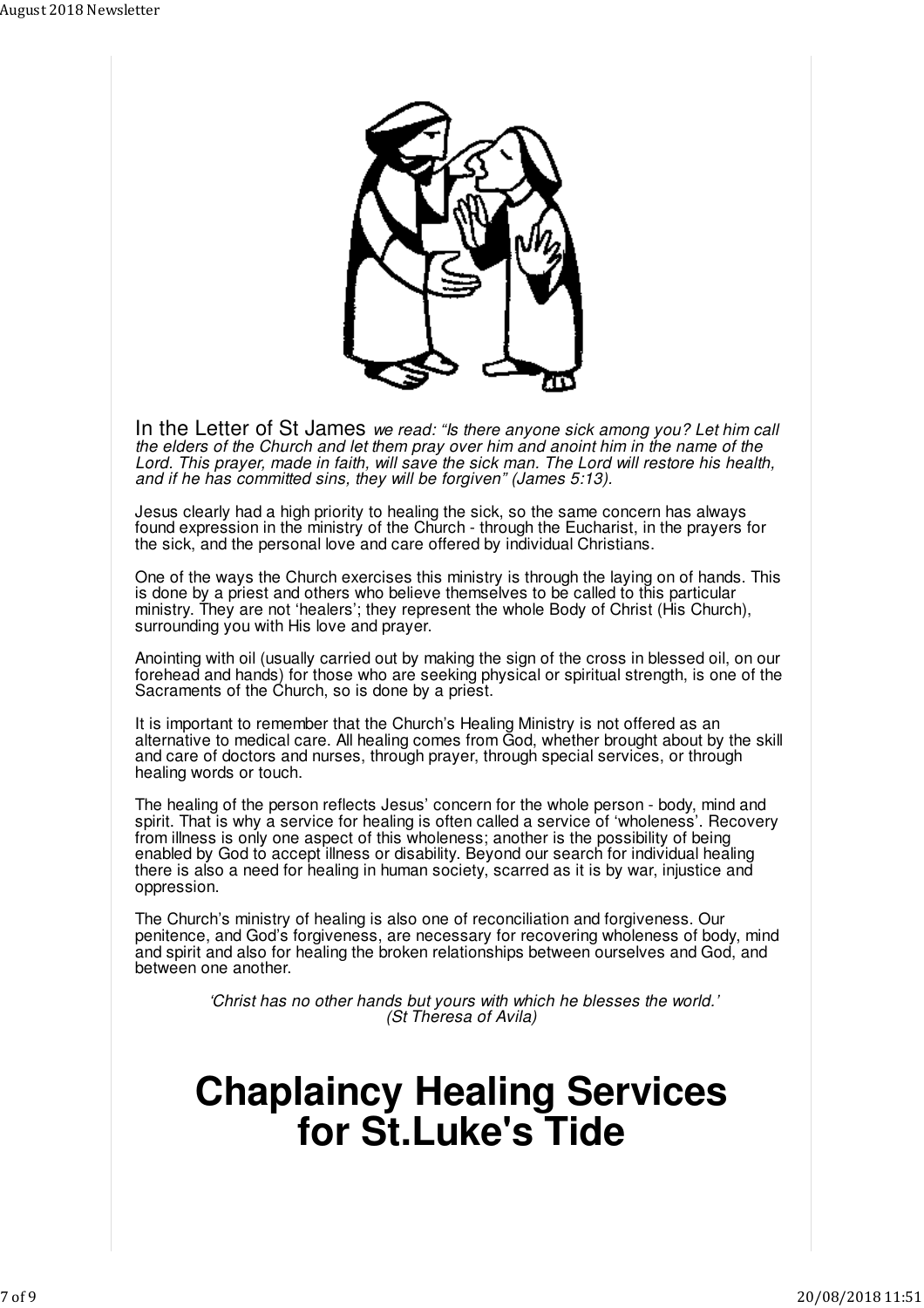

**At St Andrew's,** Puerto Pollenca there will be an opportunity to receive the Laying on of Hands and Holy Anointing as part of the 10am Sung Eucharist on Sunday, 14th October.

**At Ss.Philip & James**, Palma there will be an opportunity to receive the Laying on of Hands and Holy Anointing as a part of the 11am Sung Eucharist on Sunday, 21st October.



At St. Andrew's - Monthly Quiz Nights and Wednesday Coffee Morning start again after their Summer Breaks

Monday 3 Sept. 7.30pm Quiz Night Wednesday 5 Sept. 11am-1.30pm Coffee Mornings

### **Thanks for reading our Newsletter!**